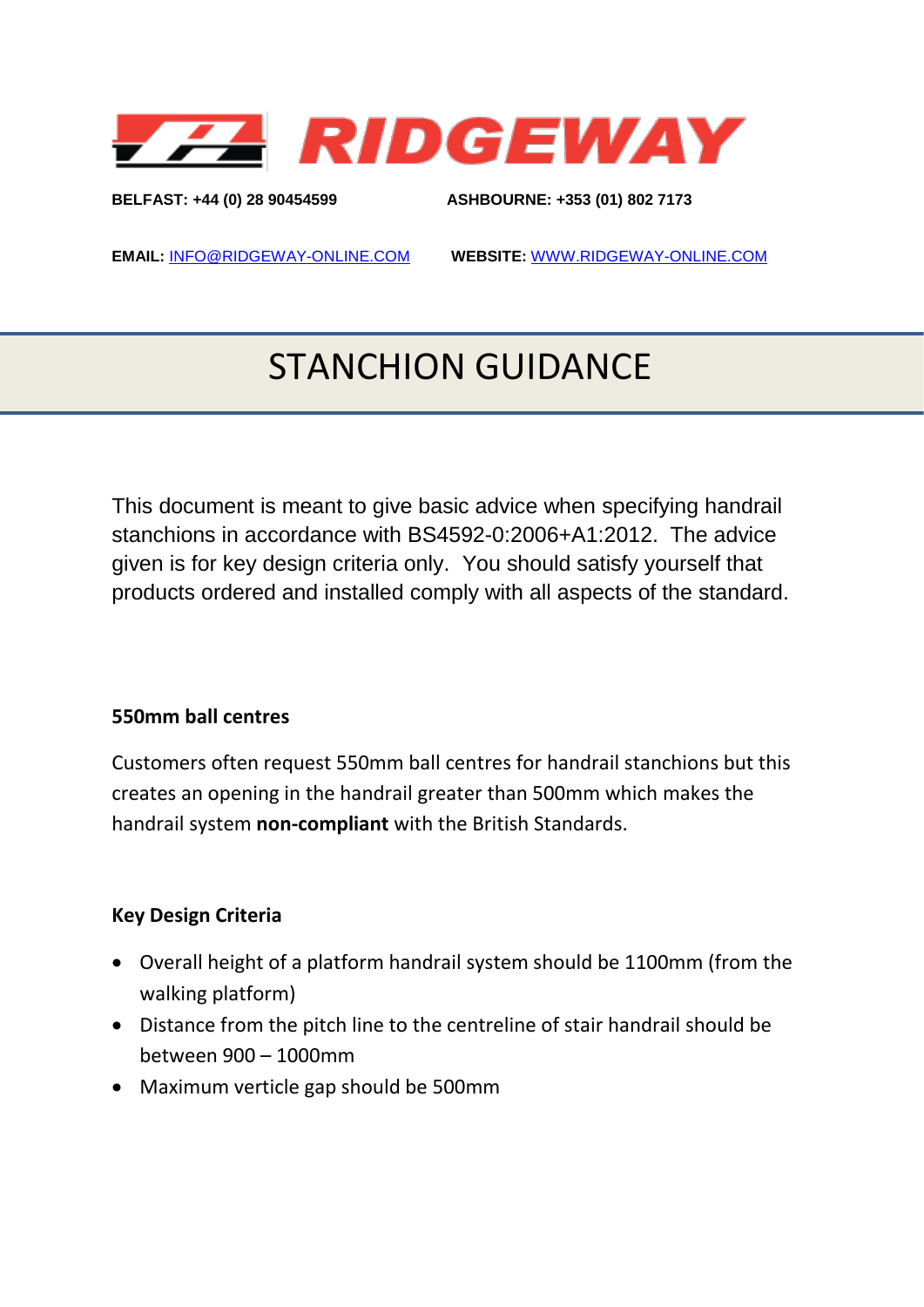## **Flat Base**



| <b>Ridgeway Flat Base Standard Sizes</b> |                               |                    |                                                  |                            |                                              |  |  |
|------------------------------------------|-------------------------------|--------------------|--------------------------------------------------|----------------------------|----------------------------------------------|--|--|
| To suit<br>Grating<br>depth              | <b>Ball</b><br><b>Centres</b> | <b>Tail length</b> | Toe plate required<br>(if welded to<br>flooring) | <b>Upstand</b><br>Provided | Toe plate required<br>(if fixed to handrail) |  |  |
| 25mm                                     | 500 <sub>mm</sub>             | 650mm              | 150mm                                            | 125mm                      | 130mm                                        |  |  |
| 30mm                                     | 500mm                         | 650mm              | 150mm                                            | 120mm                      | 130mm                                        |  |  |
| 40mm                                     | 500mm                         | 650mm              | 150mm                                            | 110mm                      | 100mm                                        |  |  |
| 50 <sub>mm</sub>                         | 500 <sub>mm</sub>             | 650mm              | 150 <sub>mm</sub>                                | 100mm                      | 100 <sub>mm</sub>                            |  |  |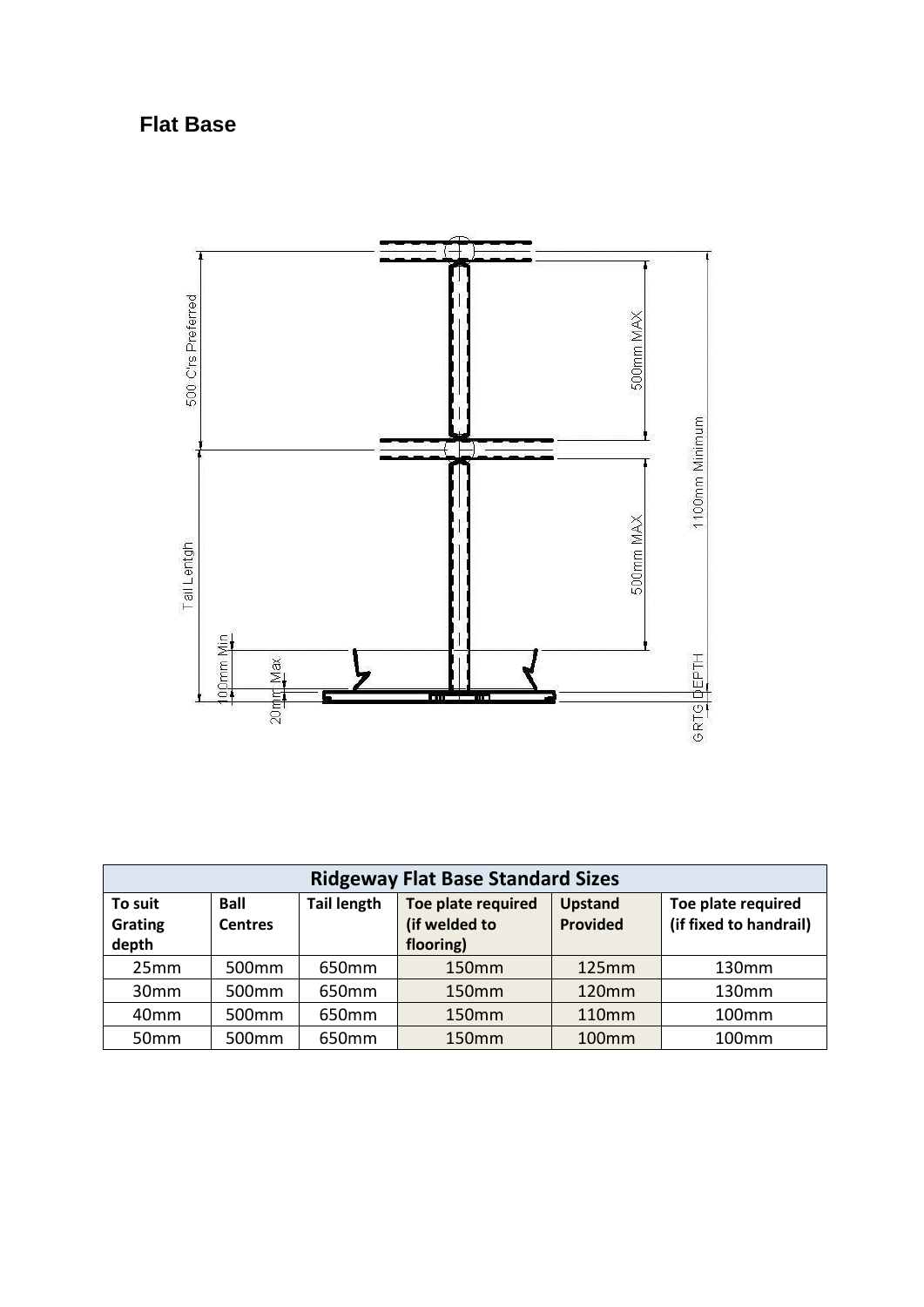## **Side Palm**



| <b>Ridgeway Side Palm Standard Sizes</b> |                               |                    |                                     |                            |                                              |  |  |  |
|------------------------------------------|-------------------------------|--------------------|-------------------------------------|----------------------------|----------------------------------------------|--|--|--|
| <b>To Suit</b><br><b>Grating</b>         | <b>Ball</b><br><b>Centres</b> | <b>Tail Length</b> | Toe plate required<br>(if welded to | <b>Upstand</b><br>Provided | Toe plate required<br>(if fixed to handrail) |  |  |  |
| <b>Depth</b>                             |                               |                    | flooring)                           |                            |                                              |  |  |  |
| 25mm                                     | 500 <sub>mm</sub>             | 725mm              | 150mm                               | 125mm                      | 130mm                                        |  |  |  |
| 30 <sub>mm</sub>                         | 500 <sub>mm</sub>             | 725mm              | 150mm                               | 120mm                      | 130mm                                        |  |  |  |
| 40 <sub>mm</sub>                         | 500 <sub>mm</sub>             | 725mm              | 150mm                               | 110mm                      | 100 <sub>mm</sub>                            |  |  |  |
| 50mm                                     | 500 <sub>mm</sub>             | 725mm              | 150mm                               | 100mm                      | 100mm                                        |  |  |  |